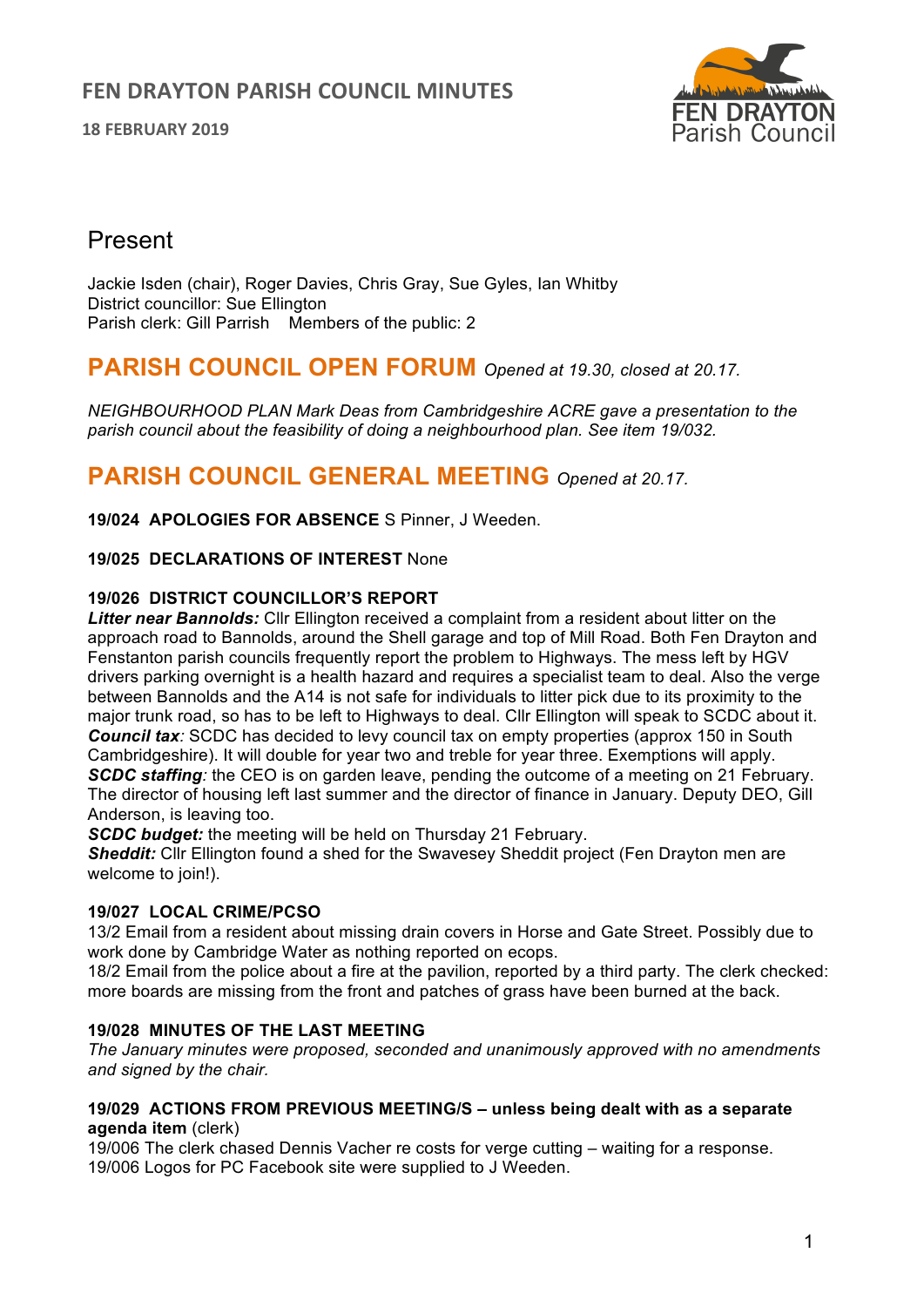# **FEN DRAYTON PARISH COUNCIL MINUTES**

**18 FEBRUARY 2019**



19/006 Tree survey date TBA by clerk (for survey in May/June). 19/008 The clerk submitted the precept request to SCDC and it has been accepted. 19/009 LHI Rosary triangle – Highways approval meeting is being held on 12 March 19/021 Estate agent boards – one has been removed; clerk to deal with the Vermuyden Way one. 19/022 The clerk emailed Over Day Centre re its request for a donation.

#### • **ACTION: clerk to email the estate agent about the board on Vermuyden Way corner.**

#### **19/030 CORRESPONDENCE RECEIVED** (clerk)

23/01 Letter from the tennis club about resurfacing work.

28/01 Email confirming acceptance of precept request.

01/02 Emails from a resident about the lack of speed reduction measures in Fen Drayton compared with nearby villages.

08/02 Email from SCDC: Springhill poo bin will be emptied with no charge.

#### • **ACTION: J Isden to email the resident about Fen Drayton's traffic priorities.**

#### **19/031 VILLAGE/GROUNDS MAINTENANCE** (clerk)

- o A new dog poo bin has been installed in in Springhill Road and added to collection round (as per email from SCDC of 8/2). Future additions to the round will be subject to charges.
- $\circ$  The handyman will renovate the footbridge by the lock-up when the weather warms up.
- $\circ$  The tennis club has asked the bowls club to remove a rose bush that is overgrowing the tennis court. The bowls club wishes to put a memorial plaque on the fence nearby.

#### • **ACTION: J Isden to liaise with the bowls club re plaque.**

## **19/032 CONSULTATION FOR A LOCAL PLAN**

A neighbourhood/local plan is a community-led framework for guiding future development of land. Putting a plan together takes two to three years. It requires a committee of eight to 12, including some members of the parish council, and a project manager who would need to commit to leading the project from start to finish. It is also expensive; consultants' fees are about £400/day, although some grants are available. Council members agreed that the plan did not seem appropriate at this time, but will do a survey of the village, with involvement from the PCC, to see what residents want. J Isden will liaise with the PCC and R Davies draft a questionnaire.

#### • **ACTION: R Davies to prepare an initial draft of a questionnaire for the next meeting.**

#### **19/033 PARISH EMERGENCY PLAN**

Council members and the clerk will study with a view to completing at the next meeting.

## **19/034 AFFORDABLE HOUSING PROJECT**

The pre-application meeting with SCDC was positive. bpha has instructed a topographical survey of the site and will give a presentation at the village meeting in May. Cllr Ellington will ask SCDC about the S106 situation and report back to the council.

#### **19/035 PAVILION UPDATE**

C Gray will attend a meeting with the architect and football team on 19 February and report back to the parish council. It will cost about £2000 to get planning permission through (for plans and fees). The parish council will retain ownership of the new pavilion.